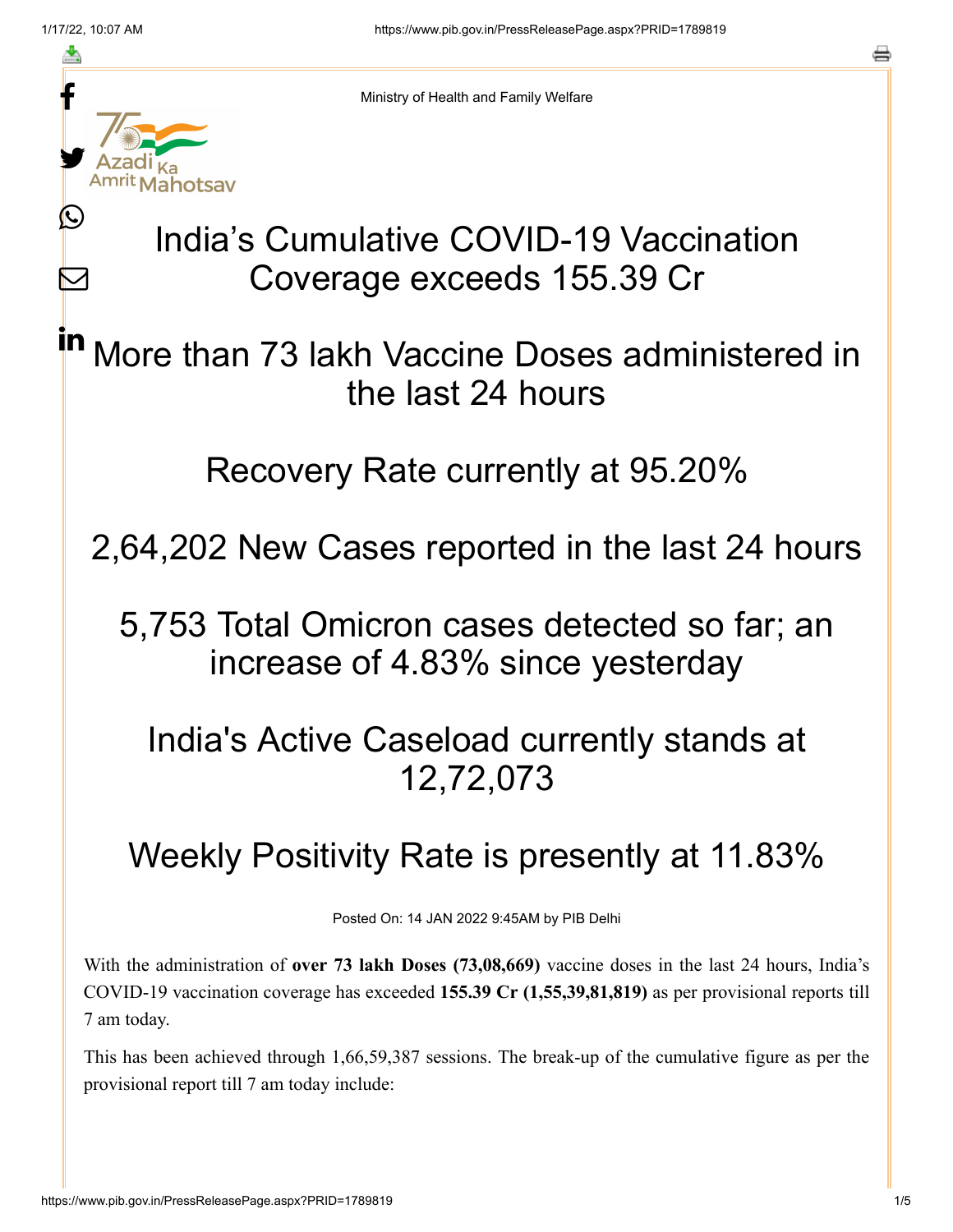| <b>Cumulative Vaccine Dose Coverage</b> |                        |                 |
|-----------------------------------------|------------------------|-----------------|
| <b>HCWs</b>                             | $1st$ Dose             | 1,03,89,851     |
|                                         | $2nd$ Dose             | 97,68,352       |
|                                         | <b>Precaution Dose</b> | 14,72,348       |
| <b>FLWs</b>                             | $1st$ Dose             | 1,83,88,501     |
|                                         | $2nd$ Dose             | 1,70,28,660     |
|                                         | <b>Precaution Dose</b> | 10,80,733       |
| Age Group 15-18 years                   | $1st$ Dose             | 3,14,83,560     |
| Age Group 18-44 years                   | $1st$ Dose             | 52, 15, 18, 598 |
|                                         | $2nd$ Dose             | 36, 31, 10, 223 |
| Age Group 45-59 years                   | $1st$ Dose             | 19,70,42,104    |
|                                         | 2 <sup>nd</sup> Dose   | 15,92,79,748    |
| Over 60 years                           | $1st$ Dose             | 12,27,95,849    |
|                                         | $2nd$ Dose             | 9,98,12,738     |
|                                         | <b>Precaution Dose</b> | 8,10,554        |
| Precaution Dose                         |                        | 33,63,635       |
| Total                                   |                        | 1,55,39,81,819  |

**1,09,345** patients have recovered in the last 24 hours and the cumulative tally of recovered patients (since the beginning of the pandemic) is now at **3,48,24,706.**

Consequently, India's recovery rate stands at **95.20%.**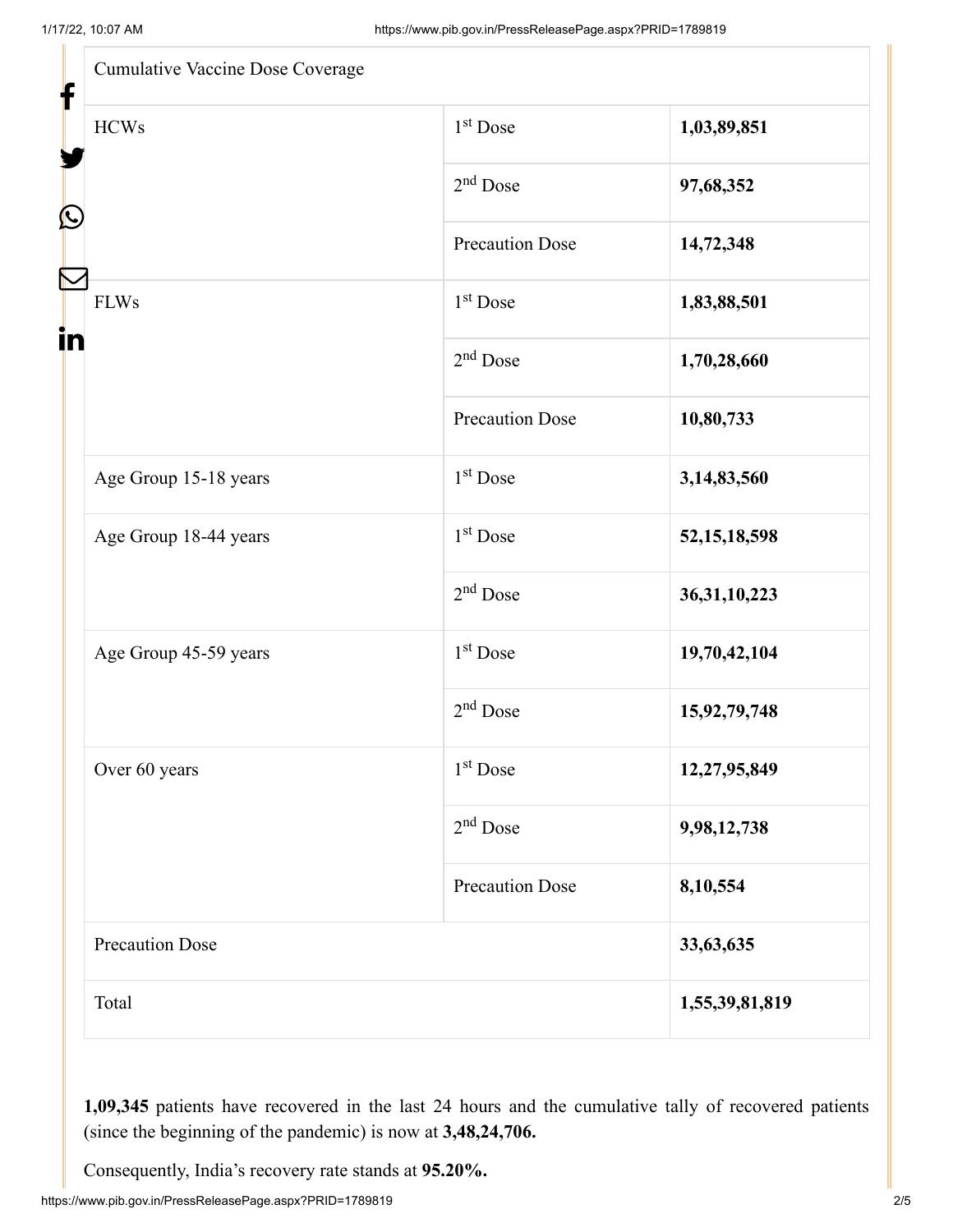1/17/22, 10:07 AM https://www.pib.gov.in/PressReleasePage.aspx?PRID=1789819



**2,64,202 new cases** were reported in the last 24 hours.



India's Active Caseload is presently at **12,72,073.** Active cases constitute **3.48%** of the country's total Positive Cases**.**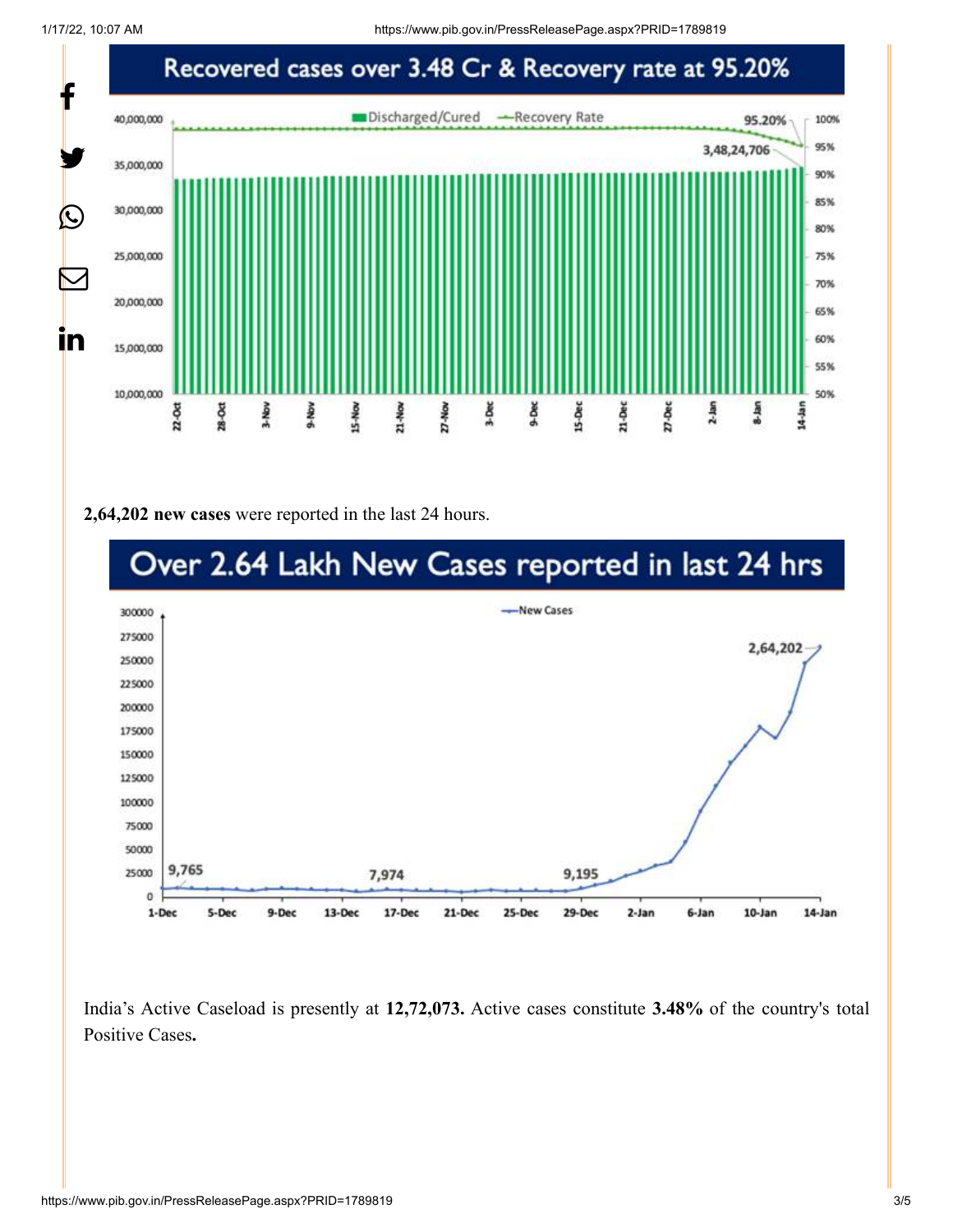1/17/22, 10:07 AM https://www.pib.gov.in/PressReleasePage.aspx?PRID=1789819



The testing capacity across the country continues to be expanded. The last 24 hours saw a total of **17,87,457** tests being conducted. India has so far conducted over **69.90 Cr (69,90,99,084**) cumulative tests.

While testing capacity has been enhanced across the country, **Weekly Positivity Rate** in the country currently **stands at 11.83%** and the **Daily Positivity rate also reported to be 14.78%.**



**MV**